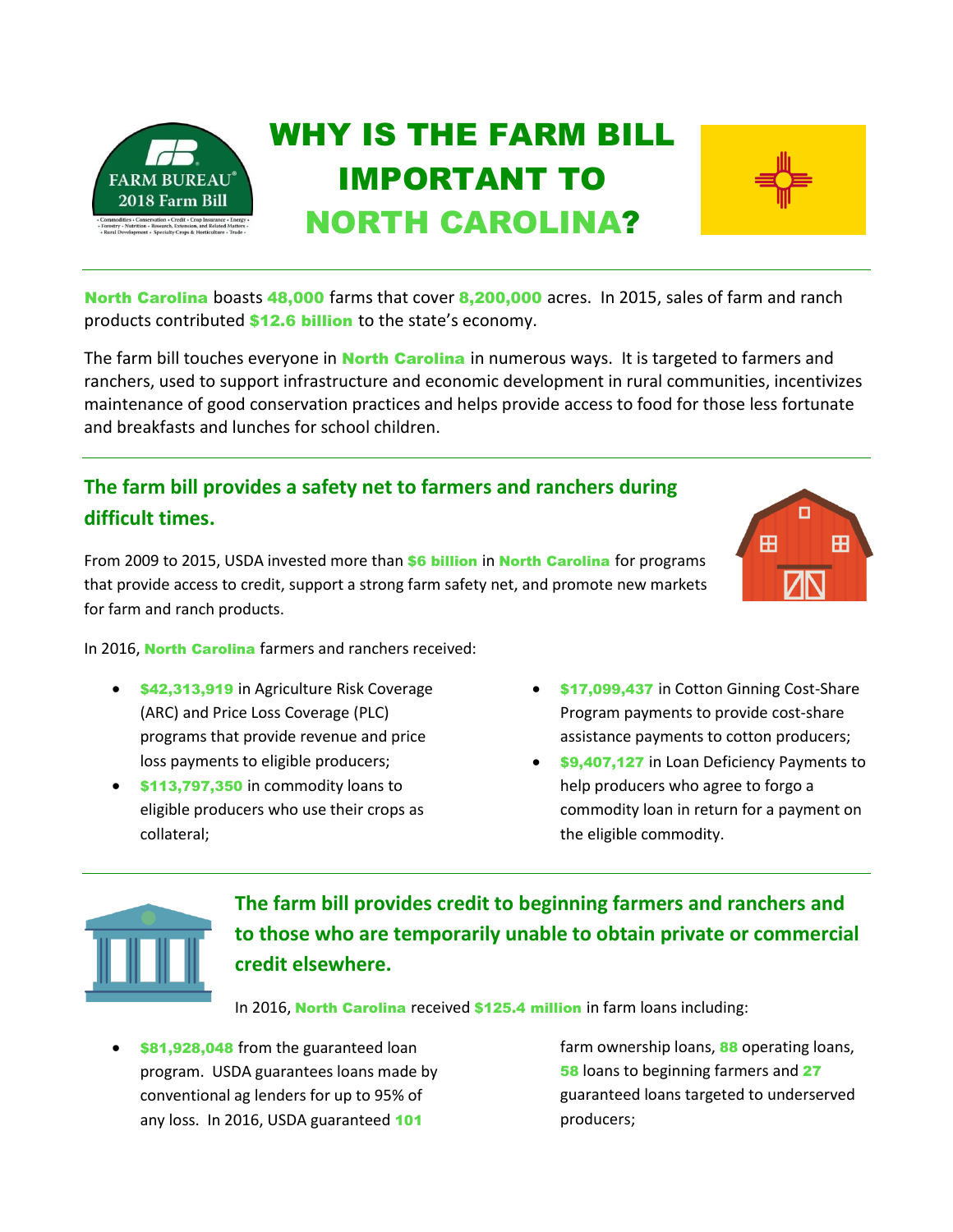**\$33,183,550** in direct loan programs that are provided to those unable to obtain guaranteed loans. In 2016, USDA funded 37 farm ownership loans and 407 operating loans that included 15 youth loans, 177 direct loans to beginning farmers and 80

direct loans targeted to underserved producers; and

**\$3,316,143** in microloans which are direct farm ownership and operating loans designed to meet the needs of smaller, nontraditional and niche type operations. In 2016, 132 microloans were made.

# **The farm bill provides funding for conservation programs to help farmers and ranchers keep land in production while improving the condition of natural resources.**

From 2009 to 2015, USDA invested \$400 million to conserve and protect North Carolina's land, water and air resources.



In 2015, North Carolina received conservation assistance including:

- **\$23.6 million** in Environmental Quality Incentive Payments to provide financial and technical assistance to agricultural producers to plan and implement conservation practices that improve their land;
- **64.1 million** in Conservation Stewardship Program payments that supports ongoing stewardship of private agricultural lands by providing payments and technical assistance for maintaining and enhancing natural resources; and
- \$6.7 million to enroll 75,699 acres in Conservation Reserve Program to remove environmentally sensitive land from agricultural production and plant species that will improve environmental health and quality of the soil.



**The farm bill helps fund a portion of the crop insurance programs purchased by farmers to provide a safety net for times of price and weather disasters.** 

In 2015, 68% of all eligible acres were insured under the crop insurance program. In North Carolina, this included:

- **3.7 million** acres or cropland;
- 29,800 acres were enrolled in the Pasture, Rangeland and Forest program and \$269,200 in indemnities were paid;
- **\$108.2 million** in government-paid premium discounts to make the crop insurance policies more affordable for producers; and
- **\$234.3 million** in crop insurance indemnities.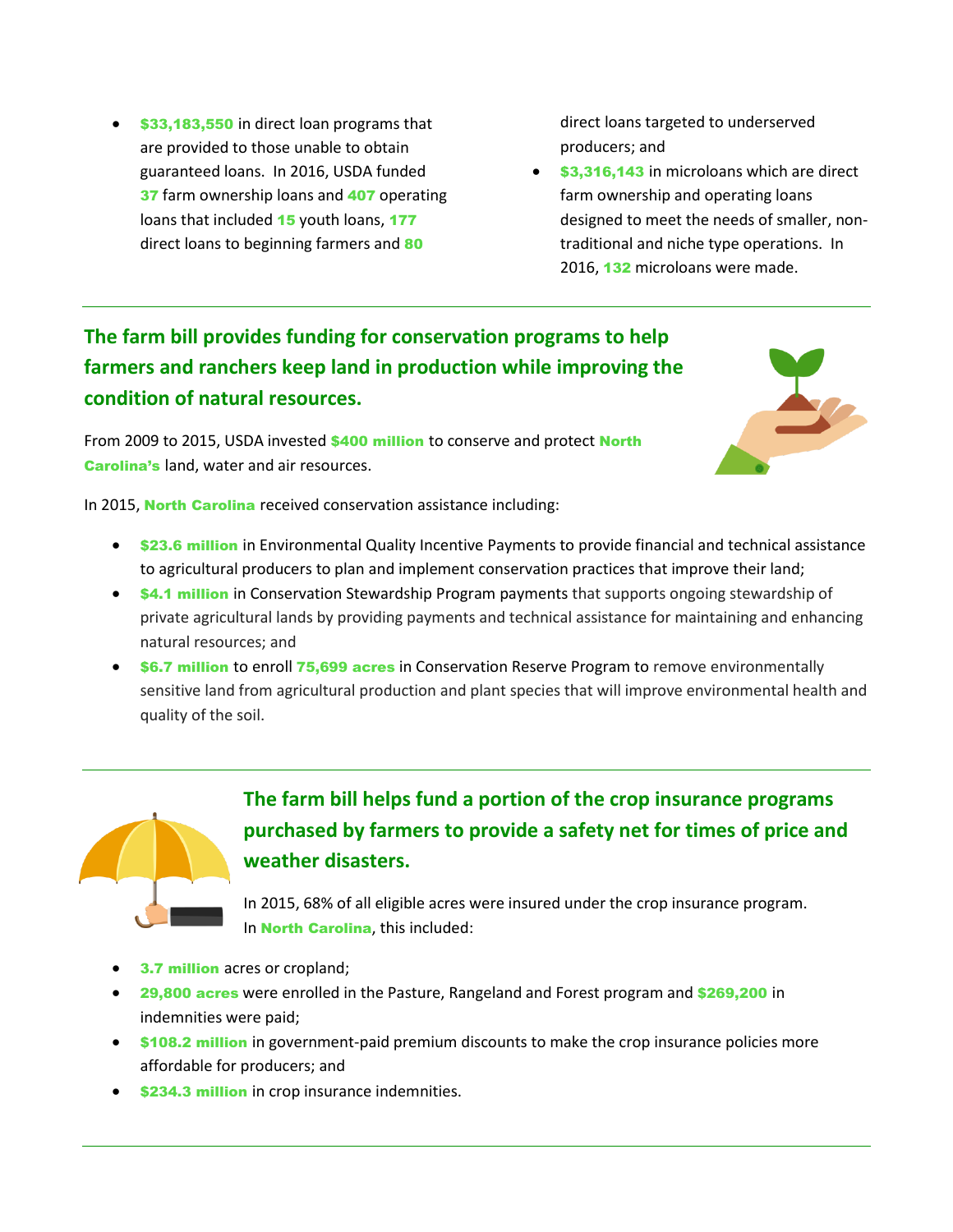**The farm bill provides authority for several ad hoc disaster assistance programs to help producers suffering from maladies such as droughts, floods, freezes, fires and tornadoes.** 

In 2016, North Carolina received \$6.8 million in supplemental and ad hoc disaster assistance including:

- **\$5.7 million** in Non-Insured Crop Disaster Assistance Program to producers of noninsurable crops when low yields, loss of inventory, or prevented planting occurs due to natural disasters;
- \$190,500 in Livestock Indemnity Program payments that provide partial reimbursements to eligible livestock owners for livestock losses suffered due to natural disaster or other emergencies;
- \$437,300 in the Livestock Forage Disaster Program to compensate eligible livestock producers who suffered grazing losses for

covered livestock on land that is native or improved pasture land with permanent vegetative cover or is planted specifically for grazing; and

\$283,900 for the Emergency Assistance for Livestock, Honeybees and Farm-Raised Fish Program to provide emergency assistance to eligible producers that have losses due to diseases or adverse weather.



### **The farm bill promotes agricultural exports.**

In 2015, exports of farm and ranch products contributed \$3.5 billion to the North Carolina economy.

### **The farm bill supports producers of fruits and vegetables.**

North Carolina received \$8.2 million from the Farm Bill Specialty Crop Block Grant Program to use on 149 projects to increase competitiveness and profitability of producers from 2008 to 2015.

• In 2015, North Carolina received \$4.6 million to fund the Fresh Fruit & Vegetable Program to be used in 192 elementary schools; and



 USDA helps promote farmer's markets through promotion programs and extra funding for the purchase of fruits and vegetables at **North Carolina's 256** farmers' markets.